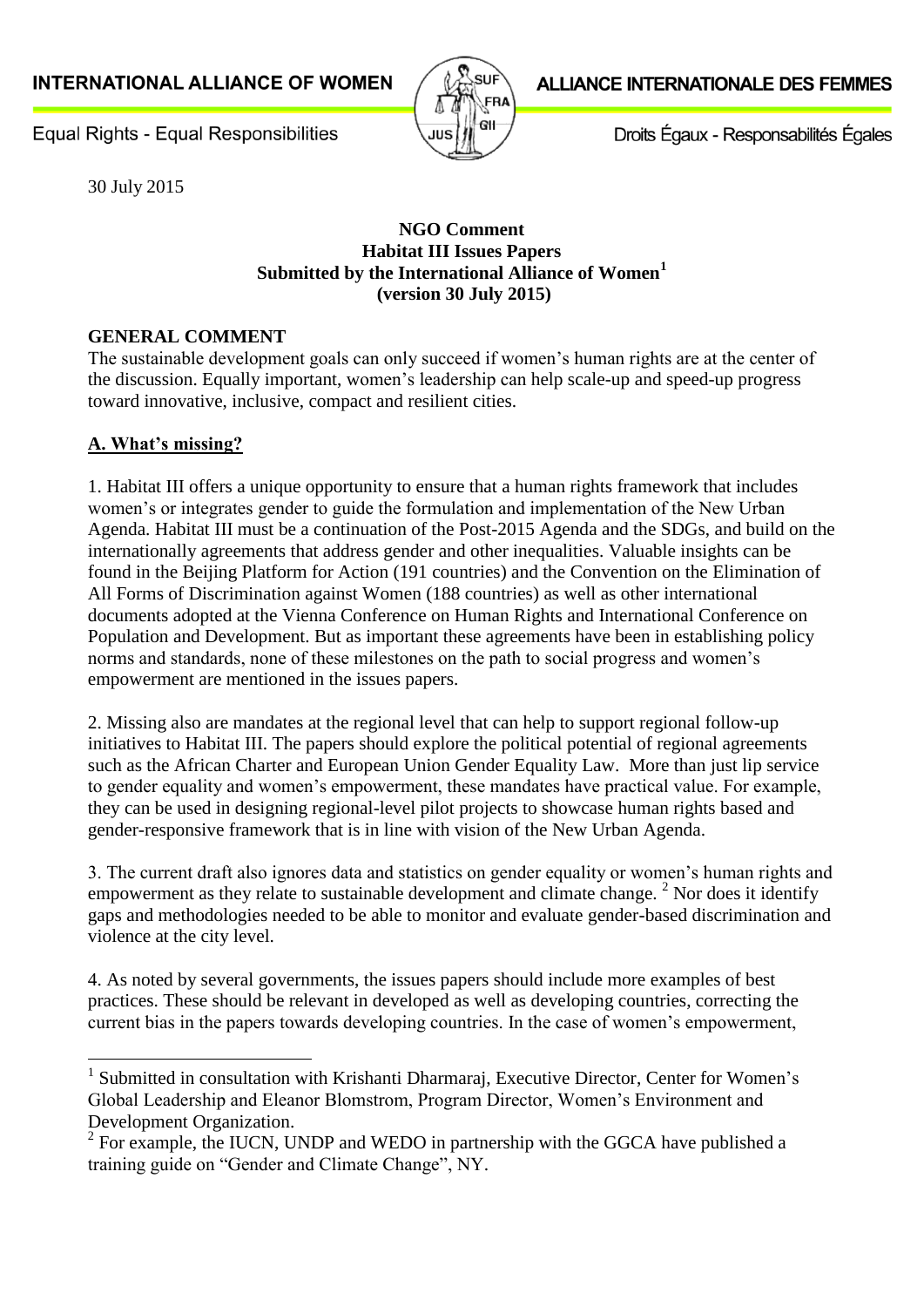there are a host of examples that could be cited in most of the issues papers to reflect conditions at grass roots as well as national and international levels.

### **B. A human rights framework must shape all issue papers**

Gender equality in the papers is presented primarily as an "add on" to urban planning rather than a comprehensive framework guiding policy and programs. The wide diversity of women's situation is not acknowledged and women are presented primarily as one of the many vulnerable groups rather than key decision-makers. Women's unpaid care work is not acknowledged nor a recognition of how redistribution and provision of services can support sustainable cities. Furthermore, the public policy bias of the papers ignores the critical connection with the home and private sphere. The role of civil society, including the leadership of men and boys to achieve gender equality is critical to the success of the New Urban Agenda but is hardly mentioned. In brief, the issues papers need a comprehensive gender analysis. The following are some points that should be noted:

- 1. **Private and Public spheres are connected** Public policies and services must always measure their success by whether or not they have improved the lives of citizens –not just in the workplace or the public sphere, but in the context of the home and family as well. There is no safe city when women's human rights are violated due to domestic violence in the home. There is no end to poverty if women's income must be meekly handed over to a male head of household. And there is no true democracy to strengthen civil and political rights if women and girls are not allowed to make decisions about their own bodies and exercise their sexual and reproductive health rights.
- 2. **Women are not just victims or a vulnerable group**—Women are key decision-makers concerning economic and social rights related to food security, biodiversity, cultural heritage, migration, energy consumption and family size. They also play critical roles in the use of water, energy and natural resources and finding climate solutions. They have a specific role in the urban ecology as managers of household energy. Indeed, women are at the heart of the water-energy-food nexus. In many developing countries, rural and urban women are the human transporters of water, fuel and food and their capacity defines the speed and quality of the rural-urban flow of goods.
- 3. **Urban women are diverse** The gender analysis of the New Urban Agenda must avoid stereotyping and acknowledge the wide diversity of women's situation by including the intersections of age, gender identity (including LGBTI) ethnicity, disability, religion, economic, social and political status, as well as cultural and ecological status. The human rights framework must be inclusive enough to apply to women heading corporations, working in city government, active in politics --as well as women living in poverty. In addition, since in many developed countries indigenous women must live and work within urban environments their concerns and specific challenges also need to be addressed.
- 4. **End violence against women –** The New Urban Agenda must include a commitment to prevent—and ultimately end--violence against women and girls. Mental, sexual and physical abuse that take place within the home, in the community or by the State and the threat of violence inhibit women's political participation and lead to unequal access to services. Men and boys must take stronger leadership roles to address cultural norms and behavioral changes needed to end violence against girls and women of all ages.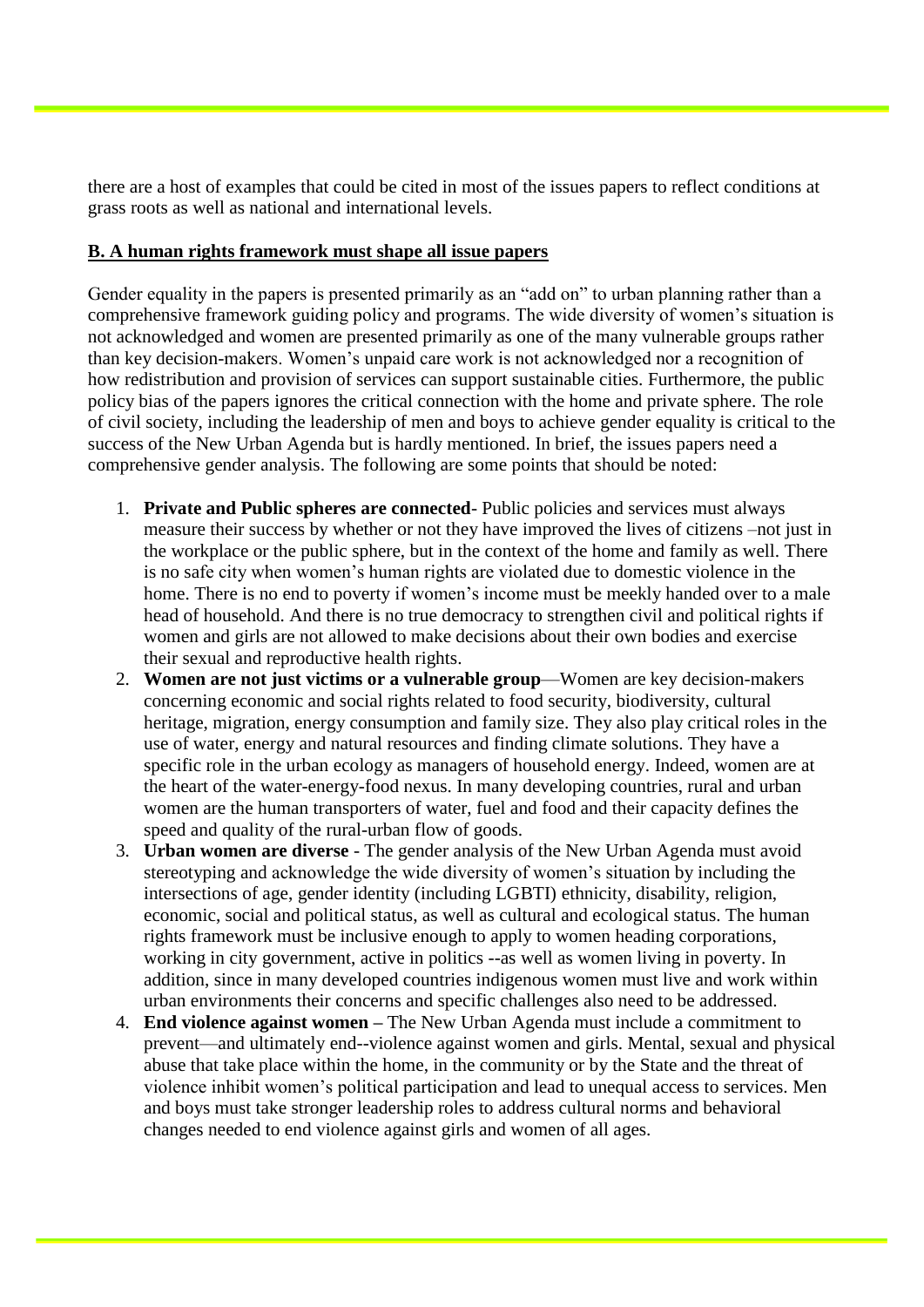### **C. Sample changes to the issues papers**

The following are examples of how a human rights framework that addresses inclusion, equity and equality through non-discrimination would be applicable to the 22 issues papers. Note that this is not an exhaustive list. A more comprehensive set of examples should be included when revising the papers.

**Issue Paper No 1 – Inclusive cities** – Inclusive cities require women's full and effective participation. However, this paper does not address the problems facing specific groups such as older women. Among the most excluded group in cities, older women often have little political or economic capability to cope with social exclusion or exposure to changing environments and housing situations.

**Issue paper No. 2 – Migration and refugees in urban areas**- Add risks inherent in migration. Although urbanization and changes in family structure have opened some opportunities for women's empowerment, single and young women who migrate to cities also face increased risks in urban settings. The paper should address sexual harassment at work, sexual violence and the trafficking of children and girls in the context of migration.

**Issue paper No. 3 – Safer cities –** Address domestic violence and sexual harassment. In this paper, there is no analysis of how public policies can protect women in the home. Among other things, this paper should consider the many urban good examples of women's organizations working together with city officials to combat sexual harassment in the streets and in public transport.

**Issues paper No. 4 – Urban Culture and Heritage –** Add women's contributions to culture and the arts. Womens arts, music, crafts and historic representation should be seen as a rich resource for cities building community and social cohesion as well as inclusive identities through the arts and culture.

**Issue paper No. 6 – Urban Governance –** Include more examples of best practices. An excellent example of using a women's human rights framework to apply to urban governance comes from San Francisco and its passage of CEDAW as a city ordinance in 1999. Using CEDAW women's groups in cooperation with city officials made major changes in the Public Works department to hire more women and ensure that services were gender-sensitive. Gender budgeting was required for all city programs and this led to gender training for employees. Citing this extraordinary initiative, during Beijing  $+20$ , the NGO Committee on the Status of Women/NY, a committee of the Conference of NGOs, launched a Cities for CEDAW campaign. Thus far, 240 US mayors have signed a resolution endorsing CEDAW, and nearly 50 American cities are on their way to applying CEDAW at the local level. (See: http://sfgov.org/dosw/cities-cedaw)

**Issue paper No. 8 – Urban and spatial planning and design –** Address the need to provide women leaders and voters with more public information about urban and spatial planning so as to correct the current gender bias of many plans. Most urban residents do not consider urban spatial planning and women often do not understand how this affects them. Much more effort must be made to inform and educate women about how they can fully participate in decisions about community plans on open and green spaces, public transport, and marketplaces.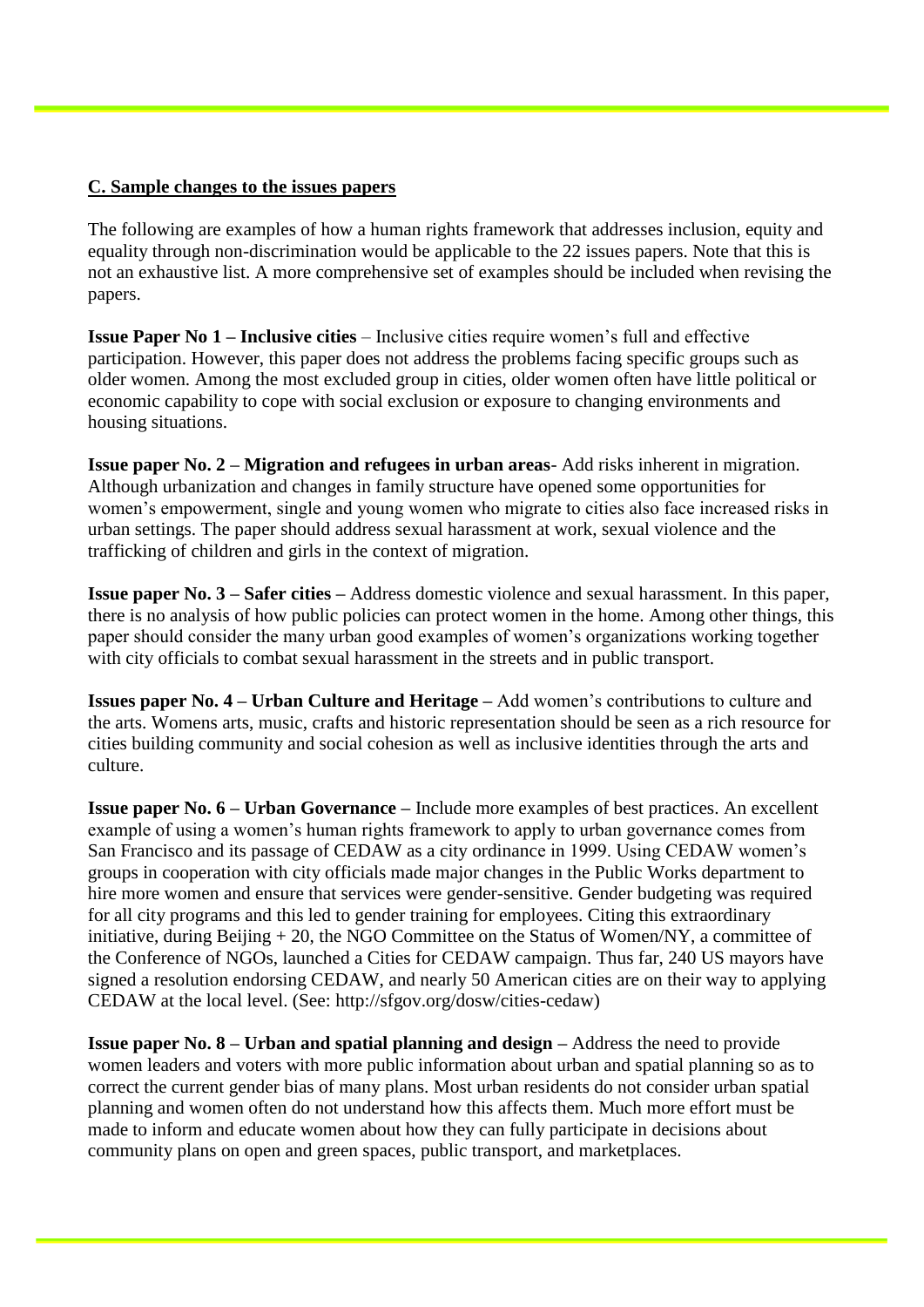**Issue paper No. 9 – Urban Land –**Add the need for women's leadership and participation in urban land management and planning. A greater effort needs to be made to inform women about land use plans so they can assume leadership roles and mobilize constituencies and NGOs in favor of sound policies. Laws discriminating against women to own land must be changed.

**Issue paper No. 10 – Urban/rural linkages –** This paper should identify the gaps in knowledge and understanding about linkage between urban and rural as it relates to women. For example, little known about how rural women (non-farm as well as farm workers) and small town women running businesses interact commercially. Much more research is needed in specific ecological contexts, including the differences between urban women living in tourist coastal areas and remote provincial towns.

**Issue paper No. 11 – Public Space –**Design and planning of public spaces must be done in an inclusive manner and with a gender lens. More emphasis should be given to women's well-being as criteria in decision-making about public spaces For women, the quality of urban public life includes measures to improve healthy life styles and enhance personal safety in public spaces.

**Issue paper No. 15 – Urban resilience –** Emphasize economic security for women. Ensuring women's economic security is essential to increase urban resilience to natural disasters or conflict. If women do not control assets, or are unable to access credit, the quality of life of the family often deteriorates. If young women fall into poverty due to loss of employment or displacement due to natural disasters or conflict, they are more vulnerable to informal and precarious employment as well as sex trafficking.

**Issue paper No. 16 – Urban ecosystems and resource management –** Add examples of best practices. Urban forests and green spaces can be income-generating projects for girls while teaching them science and botany. For example, one project in New York City employs youth, including girls, to be "doctors" who care for trees planted in the reforestation program ("Million Trees" project).

**Issue paper No. 17 – Cities and climate change and disaster risk management –** Inclusive planning is critical to inform urban climate and disaster policies and improve the outcome of early warning systems. This paper should add a gender perspective on women as decision-makers and leaders. As major decision-makers about energy use in the home and in buildings, as well as many consumer products, women need to be informed about how their decisions may impact climate change. Women who are leaders in businesses and the private sector should be mobilized to support inclusive, sustainable policies and innovative solutions to climate change mitigation and adaptation.

**Issue Paper No. 18 – Urban Infrastructure and Basic Services, including Energy –** Add example of Public Works. Public Works and service providers should be required to do a gender analysis and mechanisms need to be put in place within city government to make departments accountable for outcomes that do not violate women's human rights. Gender budgeting should also be examined in the provision of services and measurement of their impact.